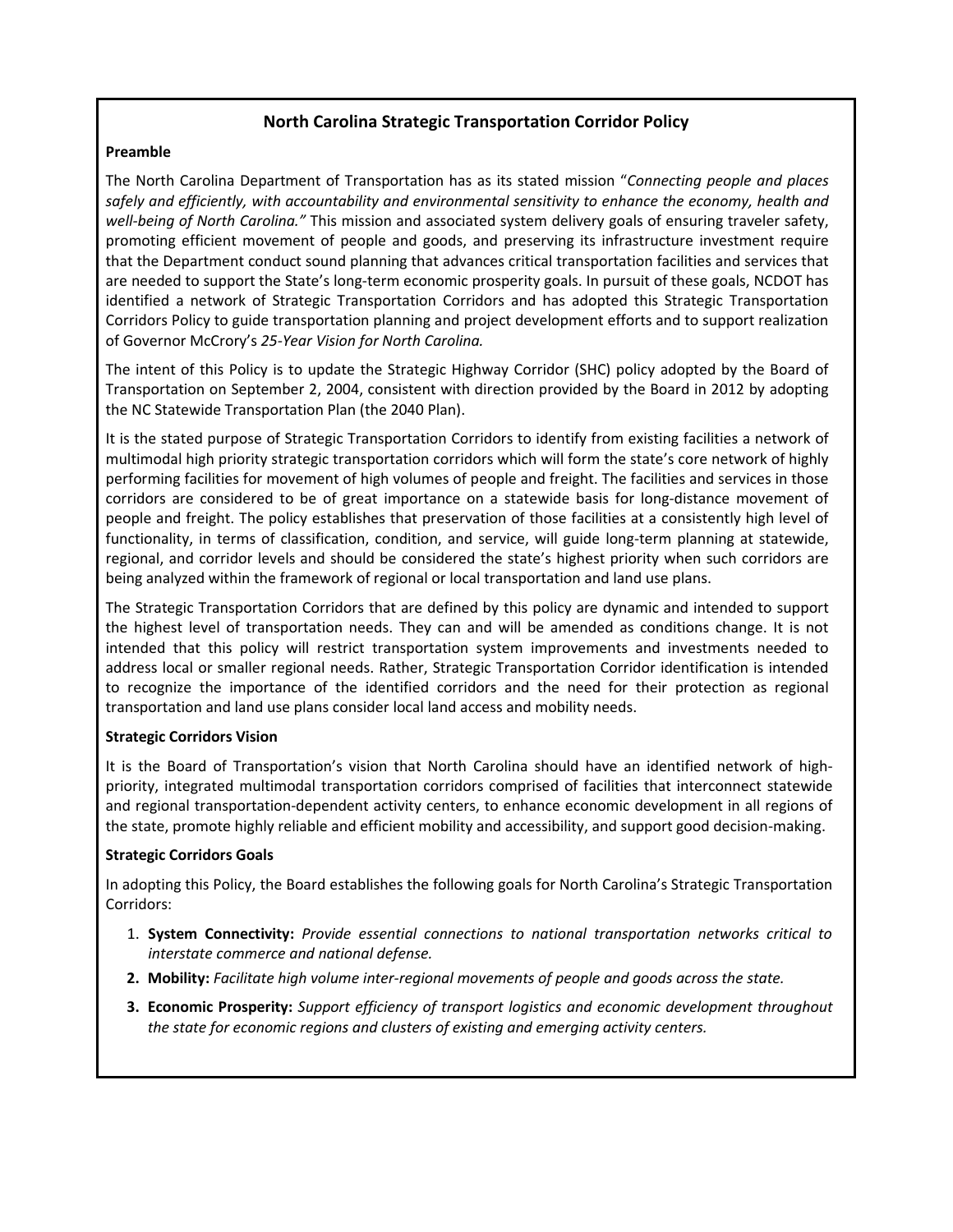### Policy

It is the policy of the NCDOT to place highest priority in the planning and long-term improvement of safe, highly reliable, and efficient multimodal Strategic Transportation Corridors. These Corridors, as identified through a coordinated planning process, are intended to support the economic prosperity goals of the State of North Carolina by enhancing the multimodal mobility function of critical transportation facilities, and are incorporated into this Policy as depicted in Exhibit 1.

In adopting the STC Policy, the Board of Transportation specifically sets aside the SHC facility type directives established by the previous SHC policy, except as those facility type directives have been subsequently incorporated into further project development efforts, and directs NCDOT to prepare updated corridor vision plans in close collaboration with regional planning partners as noted below.

Further, it is expressly recognized at the time of adoption of this Policy that identification of Strategic Transportation Corridors does not affect the programming of projects in NCDOT's Statewide Transportation Improvement Program, as that programming has been directed by current Strategic Transportation Investment statutes.

Reflecting the Strategic Corridors vision and goals established in this Policy, the North Carolina Department of Transportation shall:

- 1. As quickly as practicable, work with regional planning partners to prepare Strategic Transportation Corridor vision plans that reflect consistent, corridor-long performance standards that take into account regional and statewide characteristics and needs in terms of mobility, multimodal opportunities, operational performance, safety, and physical condition, and that establish consistent, high-level facility-types and operating standards for each Strategic Transportation Corridor.
- 2.Within the context of regional Comprehensive Transportation Plans, establish that for identified Strategic Transportation Corridors, preservation of inter-regional, long-distance travel needs into and through the region should take priority over direct land access and local travel patterns.
- 3.In managing highway elements of individual Strategic Transportation Corridors, apply the highest practicable access management provisions to promote operational efficiencies and safety, and to enhance the movement of people and freight on primary corridor facilities.
- 4.Preserve and support prior project development decisions that have been based on identified Strategic Highway Corridors (as those highways were established by the aforementioned Strategic Highway Corridor policy action). Such project development decisions include but are not limited to environmental studies, purpose and need determinations, screening of alternatives, travel corridor or mode definitions, or identification of environmental impacts and mitigation. It is not the intent of the Strategic Transportation Corridors policy to replace, modify, or negate any ongoing or prior project development decisions that include or reference the components of the Strategic Highway Corridor policy. Such ongoing or prior project development decisions shall remain valid and are incorporated into the Strategic Transportation Corridors Plan by reference.

Adopted by the Board of Transportation on March 4, 2015.